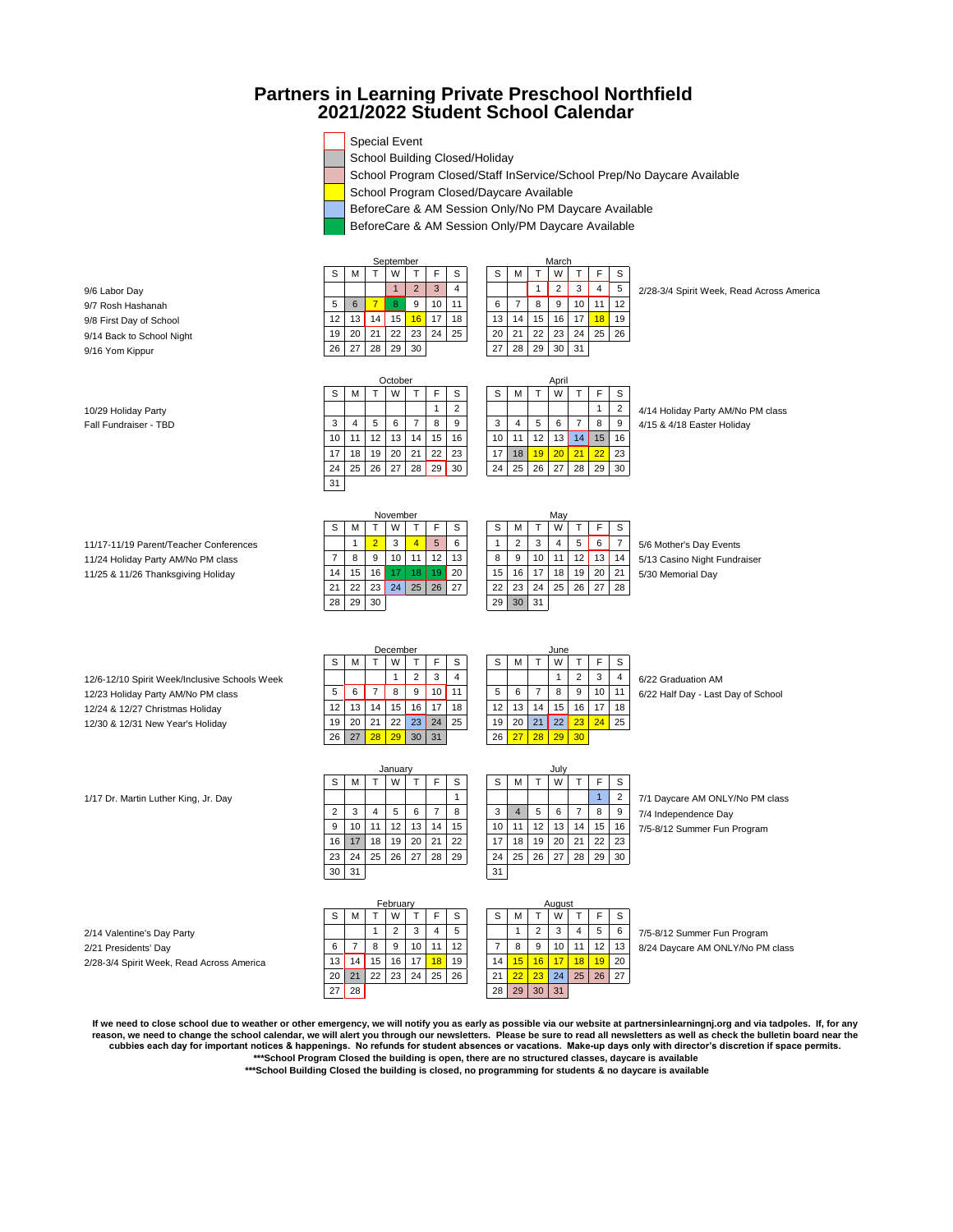## **Parnters In Learning Private Preschool Northfield 2021/2022 District Student Calendar**

#### Special Event

School Building Closed/Holiday/No Home/Telehealth Sessions/No School DTT or Zones Sessions

School Program Closed/Staff InService/School Prep/No Home/Telehealth Sessions/No School DTT or Zones Sessions

School Program Closed/Daycare Available (additional fees may apply)/School Break

BeforeCare & AM Session Only/No PM Home/Telehealth or School Sessions

BeforeCare & AM Session Only/PM Daycare Available (additional fees may apply)

9/6 Labor Day | S | M | T | W | T | F | S | \_ \_ \_ S | M | T | W | T | F | S 9/7 Rosh Hashanah 1 2 3 4 1 2 3 4 5 2/28-3/4 Spirit Week, Read Across America 9/8 First Day of School 5 6 7 8 9 10 11 6 7 8 9 10 11 12<br>9/14 Back to School Night 12 13 14 15 16 17 18 19 19 19 19 19 19 19 19 19 10 11 12 12 13 14 15 16 17 18 19 9/14 Back to School Night 12 13 14 15 16 17 18 13 14 15 16 17 18 19 9/15 Inclusive Back to School Night 19 20 21 22 23 24 25 20 21 22 23 24<br>9/16 Yom Kippur 28 29 30 31 9/16 Yom Kippur 26 27 28 29 30  $S \mid M \mid T \mid W \mid T \mid F \mid S$  S  $M \mid T \mid W \mid T \mid F \mid S$ 10/29 Holiday Party<br>
11 2 4/14 Holiday Party AM/No PM class<br>
12 4/15 8 4/15 8 4/16 Easter Holiday Fall Fundraiser - TBD 3 4 5 6 7 8 9 3 4 5 6 7 8 9 4/15 & 4/18 Easter Holiday 10 11 12 13 14 15 16 10 11 12 13 14 15 16 17 18 19 20 21 22 23 17 18 19 20 21 22 23 24 25 26 27 28 29 30 24 25 26 27 28 29 30 31 S | M | T | W | T | F | S | | S | M | T | W | T | F | S 11/17-11/19 Parent/Teacher Conferences 1 2 3 4 5 6 1 2 3 4 5 6 7 5/6 Mother's Day Events<br>11/24 Holiday Party AM/No PM class 7 8 9 10 11 12 13 8 9 10 11 12 13 14 5/13 Casino Night Fundr 11/24 Holiday Party AM/No PM class 7 8 9 10 11 12 13 8 9 10 11 12 13 14 5/13 Casino Night Fundraiser 11/25 & 11/26 Thanksgiving Holiday 14 15 16 17 18 19 20 15 16 17 18 19 20 21 5/30 Memorial Day 21 22 23 24 25 26 27 22 23 24 25 26 27 28 28 29 30 31 S M T W T F S S S M T W T F S 12/6-12/10 Spirit Week/Inclusive Schools Week 1 2 3 4 1 2 3 4 1 2 3 4 6/22 Graduation AM<br>12/23 Holiday Party AM/No PM class 12/23 Holiday Party AM/No PM class 5 6 7 8 9 10 11 5 6 7 8 9 10 11 6/22 Half Day - Last Day of School 12/24 & 12/27 Christmas Holiday 12/31 14 15 16 17 18 12/31 14 15 16 17 18 12/30 & 12/31 New Year's Holiday 19<br>12/30 & 12/31 New Year's Holiday 19 20 21 22 23 24 25 19 20 21 22 23 24 25 12/30 & 12/31 New Year's Holiday 19 20 21 22 23 24 25 19 20 21 22 23 24 25 19 20 21 22 23 24 25 19 20 21 22 23 24 25 19 20 21 22 23 24 25 19 20 21 22 23 24 25 19 20 21 22 23 24 25 19 20 21 22 23 29 30 21 22 23 29 30 21 22 26 27 28 29 30  $S$  M T W T F S S M T W T F S 1/17 Dr. Martin Luther King, Jr. Day 1 2 7/1 Daycare AM ONLY/No PM class 2 3 4 5 6 7 8 3 4 5 6 7 8 9 7/4 Independence Day<br>9 10 11 12 13 14 15 10 11 12 13 14 15 16 7/5-8/12 Summer Fun 9 10 11 12 13 14 15 10 11 12 13 14 15 16 7/5-8/12 Summer Fun Program<br>16 17 18 19 20 21 22 17 18 19 20 21 22 23 17 18 19 20 21 22 23 24 25 26 27 28 29 29 24 25 26 27 28 29 30 30 31 31  $S \mid M \mid T \mid W \mid T \mid F \mid S$  S  $M \mid T \mid W \mid T \mid F \mid S$ 2/14 Valentine's Day Party<br>
2/21 Presidents' Day<br>
2/21 Presidents' Day 2/21 Presidents' Day 6 7 8 9 10 11 12 7 8 9 10 11 12 13 8/24 Daycare AM ONLY/No PM class 2/28-3/4 Spirit Week, Read Across America 20 21 22 23 24 25 26 27 22 23 24 25 26 27 21 22 23 27 28 29 30 31 September March<br>
T
W
T
F
S
S
M
T
W **February** ctober April April 2013 December June Augu: November May January July

 **\*\*\*School Building Closed the building is closed, no programming for students & no daycare is available** lf we need to close school due to weather or other emergency, we will notify you as early as possible via our website at partnersinlearningnj.org and via tadpoles. If, for any reason, we need to<br>change the school calendar, notices & happenings. No refunds for student absences or vacations. Make-up days only with director's discretion if space permits.<br>\*\*\*School Program Closed the building is open, there are no structured classes, daycare i